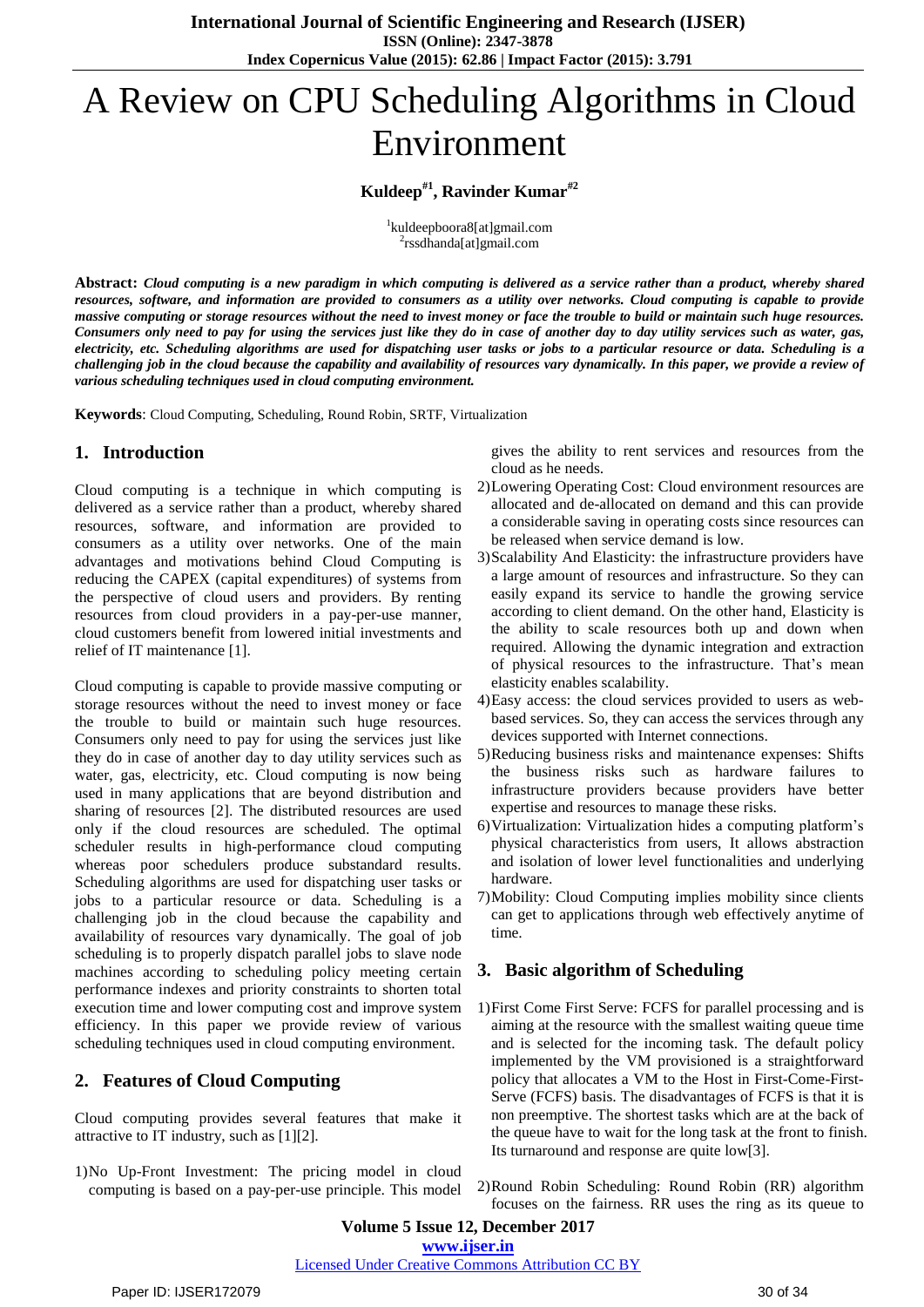#### **International Journal of Scientific Engineering and Research (IJSER) ISSN (Online): 2347-3878 Index Copernicus Value (2015): 62.86 | Impact Factor (2015): 3.791**

store jobs. Each job in a queue has the same execution time and it will be executed in turn. If a job can't be completed during its turn, it will be stored back to the queue waiting for the next turn. The advantage of RR algorithm is that each job will be executed in turn and they don't have to be waited for the previous one to get completed. But if the load is found to be heavy, RR will take a long time to complete all the jobs[3].

- 3)Priority scheduling algorithm: The basic idea is straightforward: each process is assigned a priority, and priority is allowed to run. Equal-Priority processes are scheduled in FCFS order. The shortest-Job-First (SJF) algorithm is a special case of general priority scheduling algorithm. An SJF algorithm is simply a priority algorithm where the priority is the inverse of the (predicted) next CPU burst. That is, the longer the CPU burst, the lower the priority and vice versa[3].
- 4)Min–Min algorithm: The Min-Min algorithm first finding the minimum expected time of all tasks in meta-task. The task having the minimum expected completion time is selected and assigned to the corresponding resource. This step is iterated until meta-task is not empty. Here, a big task has to wait for the completion of smaller ones[3].
- 5)Max-Min algorithm: The Max-Min algorithm expected completion time of each task as per the available resource is calculated. A task which has overall maximum completion time is scheduled over a resource with overall minimum execution time. This step is repeated until metatask is not empty. Here, the waiting time of a larger task is reduced[3].

## **4. Literature Review**

Job scheduling for cloud computing has pulled in awesome consideration. Most research in job scheduling receives a worldview in which a job in cloud computing system is characterized by its workload, deadline and the relating utility got by its finishing before the time limit, which are factors considered in contriving an effective scheduling algorithm. Utility Accrual (UA) paradigm is being known by this paradigm.

Numerous scientists have proposed distinctive scheduling algorithms that keep running under cloud computing circumstances. A Maximum number of scheduling algorithms have been proposed to accomplish two principal goals to be specific, to run the client assignment within time limit and to manage capability (load balancing) and reasonableness for all tasks. Here, we inspected the most applicable research works done in the literature for job scheduling in cloud computing.

A. Yang et al. (2011)

Highlighted "The crucial issue show in this paper of job scheduling in cloud computing that perceive the system state later on there is no very much characterized job scheduling algorithm. Already characterized job scheduling algorithms doesn't take hardware/software breakdown and restoration into account under utility computing paradigm in cloud. To catch this problem they proposed algorithm in perspective of

Reinforcement Learning (RL) that helps the scheduler in settling on scheduling decision with fault tolerable while boosting utilities accomplished in the long haul"[4].

B. Li et al. (2011)

Introduced "a hybrid energy efficient scheduling algorithm using dynamic migration that handles job execution in private clouds. The algorithm focus consideration on diminishing the response time, con-serves more energy and execute more raised measure of load balancing. Furthermore, the work in (Lin et al., 2011) concentrated on the problem of energy utilization in server. For virtual machine scheduling and consolidation a scheduling policy they show an algorithm named Dynamic Round-Robin (DRR) that drastically diminishes energy utilization. The algorithm endeavors to set up the virtual machines to servers and migrate virtual machines among data centers"[5].

C. Paul and Sanyal (2011)

Described "the issue of how to utilize cloud computing asset capably and increment benefits with the job scheduling system. Thus, they designed a credit based scheduling algorithm to figure the entire group of tasks in task queue and find the minimum completion time of all tasks. The proposed scheduling method consider the scheduling issue as a task issue in science where cost of a task to be appointed to a resource given by the cost matrix. Anyway, the algorithm does not recognize the handling time of a job, but rather distinct issues are viewed as the probability of a asset to be free not long after executing a task with the goal that it will be accessible for next waiting job"[6].

### D. Vijindra and Sudhir Shenai (2012)

Proposed in their paper "an algorithm for a cloud computing environment that could consequently designate resources in view of energy optimization techniques. At that point, we demonstrate the effectiveness of our algorithm. In the experiments and results analysis, we find that in a practical Cloud Computing Environment, utilizing one entire Cloud node to calculate a single task or job will misuse a lot of energy, even when the structure of cloud framework generally support paralleled process. We have to convey an automatic process to locate the proper CPU recurrence, fundamental memory's mode or disk's mode or speed. We have also expand scalable distributed monitoring software for the cloud clusters"[7].

E. Neetu Goel, Dr. R.B. Garg (2012)

Discussed "a state chart that illustrate the relative study of various scheduling algorithms for a solitary CPU and shows which algorithm is best for the specific circumstance. Utilizing this representation, it turns out to be significantly less demanding to understand what is happening inside the system and why an alternate arrangement of processes is a contender for the allotment of the CPU at various time. The target of the study is to dissect the high productive CPU scheduler on map of the high quality scheduling algorithms which suits the scheduling goals"[8].

**Volume 5 Issue 12, December 2017 [www.ijser.in](file:///G:\www.ijser.in\Documents\www.ijser.in)** [Licensed Under Creative Commons Attribution CC BY](http://creativecommons.org/licenses/by/4.0/)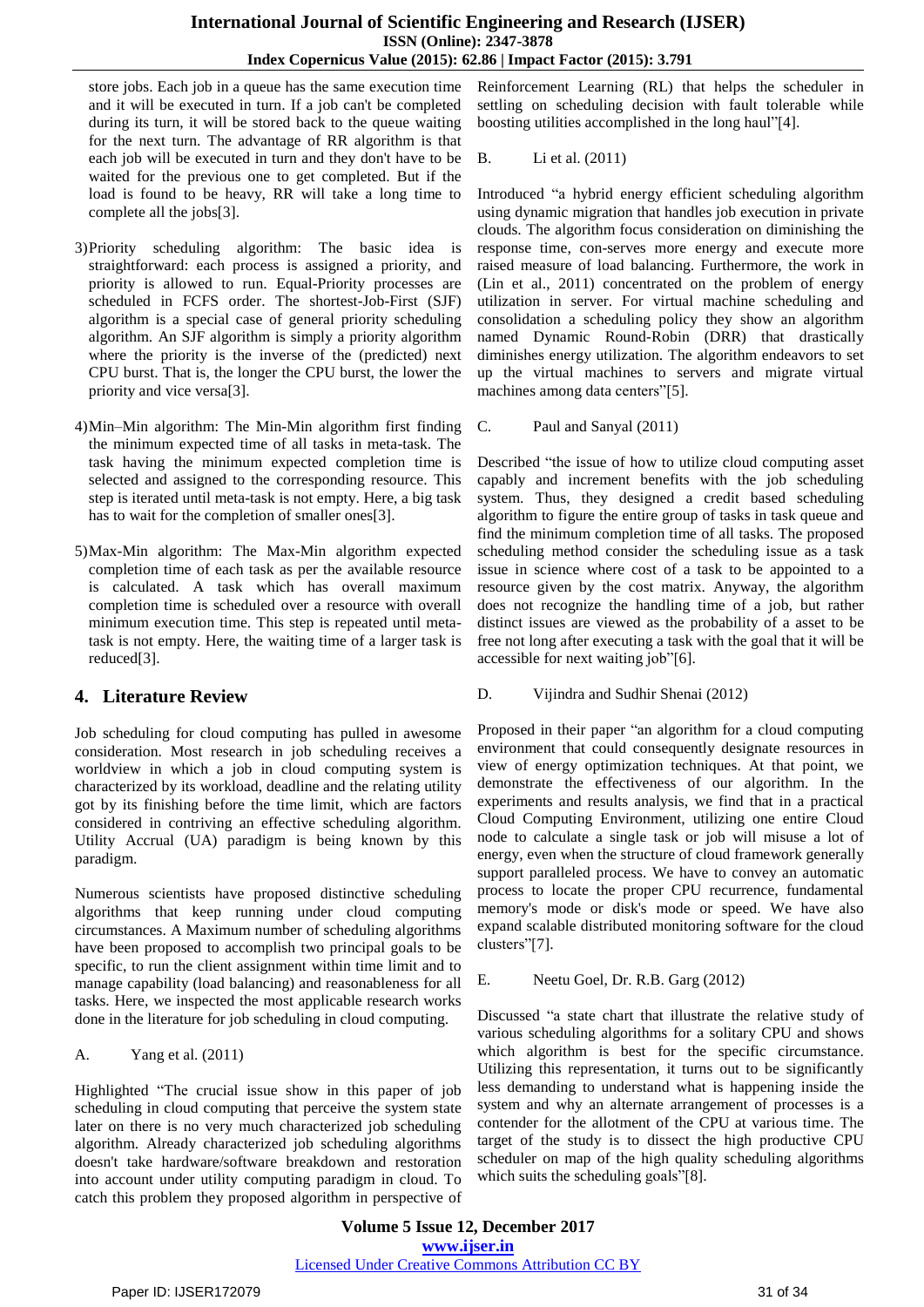#### F. Monica Gahlawat, Priyanka Sharma (2013)

Described "Scheduling as a arrangement of approaches and mechanisms to control the request of work to be executed by a computer system. CPU is by wide margin the most vital resource of the computer system. Recent advances in software and architecture of the system expanded the unpredictability of the processing as computing is now distributed and parallel. Job scheduling is complex in this environment. The VM (Virtual Machine) can use a distinctive VCPUs (Virtual CPU) while running queue for each physical CPU, which is alluded to Partition Queue Model (PQM). As a difference, a Sharing Queue Model (SQM) of CPU scheduling algorithm can be used. This paper is analyzing and accessing the execution of different CPU scheduling for cloud condition using CloudSim".[9]

#### G. Vignesh V, Sendhil Kumar (2013)

Proposed in their paper, "the objective of this paper was to introduce a model for job-oriented resource scheduling for a cloud computing environment. Resource allocation task is scheduled for the Process which gives the accessible resources and client preferences. The computing resources can be assigned by the rank of job .This paper builds the analysis of resource scheduling algorithms. The time parameters of three algorithms, viz. Round Robin, Preemptive Priority and Shortest Remaining Time First have been thought about. From this, it has been proposed that SRTF has the least time parameters in all regards and is the most proficient algorithm for resource scheduling"[10].

H. Dilshad H. Khan, Deepak Kapgate (2014)

Discussed in their paper,"they clarified distinct algorithms and techniques introduced for Virtual Machine Scheduling either at single server or multiple server. Additionally surmises their qualities to determine the issue of proficient Virtual Machine Management in Cloud Computing. We examine and analyze these algorithms and systems in respects of different execution networks to give a diagram of the most recent approaches in the field"[11].

I. Lipsa Tripathy, Rasmi Ranjan Patra (2014)

Described that "Cloud computing is an emerging technology. It process huge amount of data so scheduling mechanism works as a vital role in the cloud computing. Thus my protocol is designed to minimize the switching time, improve the resource utilization and also improve the server performance and throughput. This method or protocol is based on scheduling the jobs in the cloud and to solve the drawbacks in the existing protocols. Here we assign the priority to the job which gives better performance to the computer and try my best to minimize the waiting time and switching time. Best effort has been made to manage the scheduling of jobs for solving drawbacks of existing protocols and also improvise the efficiency and throughput of the server"[12].

J. Nima Jafari Navimipour and Farnaz Sharifi Milani (2015)

Proposed that "the task scheduling problem in Cloud computing is an NP-hard problem. In this manner, numerous heuristics have been proposed, from low level execution of tasks in different processors to abnormal state execution of tasks. In this paper, another developmental algorithm is proposed which named CSA to schedule the tasks in Cloud computing. CSA algorithm is depends on the commit brood parasitic conduct of some cuckoo species in mix with the Levy flight conduct of a few birds and fruit flies. The simulation results comes about showed that when the estimation of Pa is low, the speed and scope of the algorithm turn out to be high"[13].

## K. S.Sujan, R.Kanniga Devi (2015)

Proposed in their paper, "a dynamic scheduling scheme for cloud computing was proposed. Considering the resource provisioning as the primary issue to be address, the scheduling is being considered as the unique circumstance. Here we utilize a dynamic scheduling scheme considering the makespan as the metric. Algorithms like min-min and round robin are contrasted with deference with the proposed scheme. By considering and assessing all the above given constraints and strategies, a makespan based dynamic scheduling scheme for cloud computing is being proposed"[14].

L. Sagnika Saha, Souvik Pal (2016)

Proposed "a genetic based scheduling algorithm that reduces the waiting time of the overall system. However the tasks enter the cloud environment and the users have to wait until the resources are available that leads to more queue length and increased waiting time. This paper introduces a Task Scheduling algorithm based on genetic algorithm using a queuing model to minimize the waiting time and queue length of the system"[15].

M. Sushil Kumar Saroj, Aravendra Kumar Sharma (2016)

Described that "CPU scheduling has significant contribution in efficient utilization of computer resources and increases the system performance by switching the CPU among the various processes. However, it also introduces some problems such as starvation, large average waiting time, turnaround time and its practical implementation. Many CPU scheduling algorithms are given to resolve these problems but they are lacked in some ways. Most of the given algorithms tried to resolve one problem but lead to others. To remove these problems, we introduce an approach that uses both average and variable time quantum. In this approach, some processes are served with average time quantum and others with variable time quantum. This approach not only provides the minimum average waiting time and turnaround time but also try to prevent the starvation problem"[16].

N. Akilandeswari. P and H. Srimathi (2016)

Described "Cloud computing was utility based environment as pay per use model achieved by Parallel, Distributed and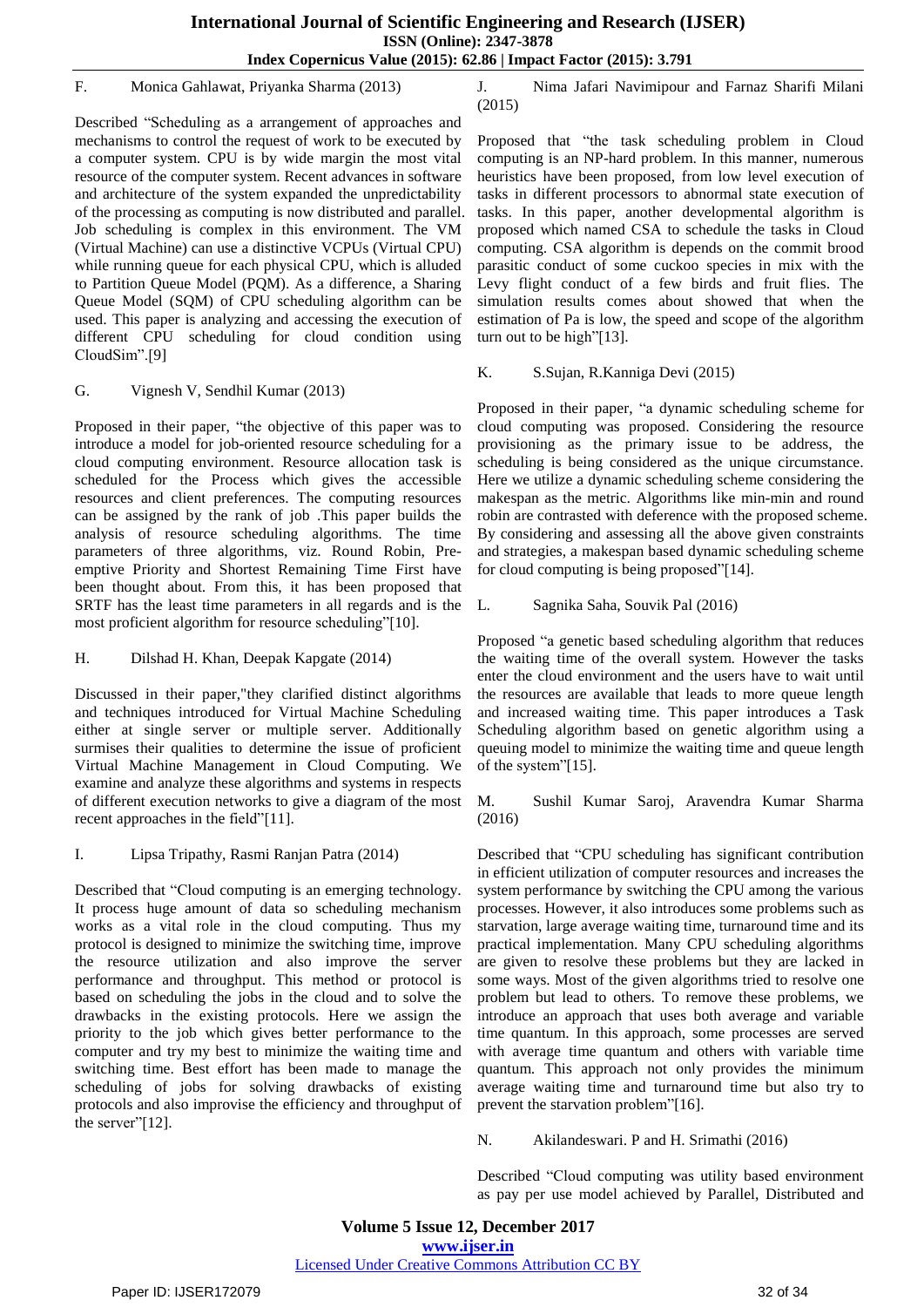Cluster computing accessed through the Internet. A key advantage of cloud computing is on- demand self-service, scalability, and elasticity. In on- demand self-service, the cloud user can request, deploy their own software, customize and pay for their own services. Scalability is achieved through virtualization. Being elastic in nature, cloud service gives the infinite computing resources (CPU, Memory, Storage).In cloud environment to achieve the quality of service many scheduling algorithms are available, but the scalability of task execution increases, scheduling becomes more complex. So there is a need for better scheduling. This paper deals with the survey of dynamic scheduling, different classification and scheduling algorithms currently used in cloud providers"[17].

O. Shridhar Domanal, Ram Mohana Reddy Guddeti, and Rajkumar Buyya (2016)

Proposed in their paper, "they proposed a novel hybrid Bio-Inspired algorithm for task scheduling and resource management, since it plays an important role in the cloud computing environment. Conventional scheduling algorithms such as Round Robin, First Come First Serve, Ant Colony Optimization etc. have been widely used in many cloud computing systems. Cloud receives clients tasks in a rapid rate and allocation of resources to these tasks should be handled in an intelligent manner. In this proposed work, we allocate the tasks to the virtual machines in an efficient manner using Modified Particle Swarm Optimization algorithm and then allocation / management of resources (CPU and Memory), as demanded by the tasks, is handled by proposed HYBRID Bio-Inspired algorithm (Modified PSO + Modified CSO). Experimental results demonstrate that our proposed HYBRID algorithm outperforms peer research and benchmark algorithms (ACO, MPSO, CSO, RR and Exact algorithm based on branch-and-bound technique) in terms of efficient utilization of the cloud resources, improved reliability and reduced average response time"[18].

## **5. Conclusions**

Cloud computing is capable to provide massive computing or storage resources without the need to invest money or face the trouble to build or maintain such huge resources. Consumers only need to pay for using the services just like they do in case of another day to day utility services such as water, gas, electricity, etc. Scheduling algorithms are used for dispatching user tasks or jobs to a particular resource or data. Scheduling is a challenging job in the cloud because the capability and availability of resources vary dynamically. In this paper, we provide a review of various scheduling techniques used in cloud computing environment.

# **References**

- [1] Zhang, Q., Cheng, L., and Boutaba, R., "Cloud computing: state-of-the-art and research challenges", Journal of Internet Services and Applications, 1(1): pp. 7- 18,(2010).
- [2] Sareen P., "Cloud Computing: Types, Architecture, Applications, Concerns, Virtualization and Role of IT Governance in Cloud", International Journal of

Advanced Research in Computer Science and Software Engineering, 3(3): pp. 533-538, (2013).

- [3] Teena Mathew, K. Chandra Sekaran, and John Jose, "Study and Analysis of Various Task Scheduling Algorithms in the Cloud Computing Environment", International Conference on Advances in Computing,Communications and Informatics (ICACCI), IEEE, 2014.
- [4] Yang, B., X. Xu, F. Tan and D.H. Park, 2011, "An utilitybased job scheduling algorithm for cloud computing considering reliability factor", Proceedings of the 2011 International Conference on Cloud and Service Computing, Dec. 12-14, IEEE Xplore Press, Hong Kong, pp: 95-102. DOI: 10.1109/CSC.2011.6138559.
- [5] Li, J., J. Peng and W. Zhang, 2011, "A scheduling algorithm for private clouds", Journal Convergence Information Technology", 6: 1-9. Li, J., M. Qiu, J. Niu, W. Gao and Z. Zong et al., 2011.
- [6] Paul, M. and G. Sanyal, 2011, "Task-scheduling in cloud computing using credit based assignment problem", Int. J. Comput. Sci. Eng., 3: 3426-3430, 2011.
- [7] Vijindra and Sudhir Shenai. A, "Survey of Scheduling Issues in Cloud Computing", 2012, ICMOC-2012, 1877- 7058, Elsevier Ltd, Doi: 10.1016/j.proeng.2012.06.337, page no: 2881 – 2888.
- [8] Neetu Goel, Dr. R.B. Garg, "A Comparative Study of CPU Scheduling Algorithms", International Journal of Graphics & Image Processing, Vol 2, issue 4, November 2012.
- [9] Monica Gahlawat, Priyanka Sharma, "Analysis and Performance Assessment of CPU Scheduling Algorithms in Cloud using Cloud Sim", International Journal of Applied Information Systems (IJAIS) – ISSN : 2249- 0868 Foundation of Computer Science FCS, New York, USA Volume 5 – No. 9, July 2013.
- [10]Vignesh V, Sendhil Kumar KS, Jaisankar N, "Resource Management and Scheduling in Cloud Environment", International Journal of Scientific and Research Publications, Volume 3, Issue 6, June 2013.
- [11]Dilshad H. Khan, Prof. Deepak Kapgate, "Efficient Virtual Machine Scheduling in Cloud Computing", International Journal of Computer Science and Mobile Computing, Vol.3 Issue.5, May- 2014, pg. 444-453
- [12]Lipsa Tripathy, Rasmi Ranjan Patra, "Scheduling In Cloud Computing", International Journal on Cloud Computing: Services and Architecture (IJCCSA) ,Vol. 4, No. 5, October 2014.
- [13]Nima Jafari Navimipour and Farnaz Sharifi Milani, "Task Scheduling in the Cloud Computing Based on the Cuckoo Search Algorithm", International Journal of Modeling and Optimization, Vol. 5, No. 1, February 2015.
- [14]S.Sujan, R.Kanniga Devi, "A Dynamic Scheduling Scheme for Cloud Computing", International Journal of Advanced Research in Computer Engineering & Technology (IJARCET) Volume 4 Issue 3, March 2015.
- [15]Sagnika Saha, Souvik Pal and Prasant Kumar Pattnaik, "A Novel Scheduling Algorithm for Cloud Computing Environment", Advances in Intelligent Systems and Computing 410, DOI 10.1007/978-81-322-2734-2\_39, © Springer India 2016.
- [16]Sushil Kumar Saroj, Aravendra Kumar Sharma, Sanjeev Kumar Chauhan, "A Novel CPU Scheduling with